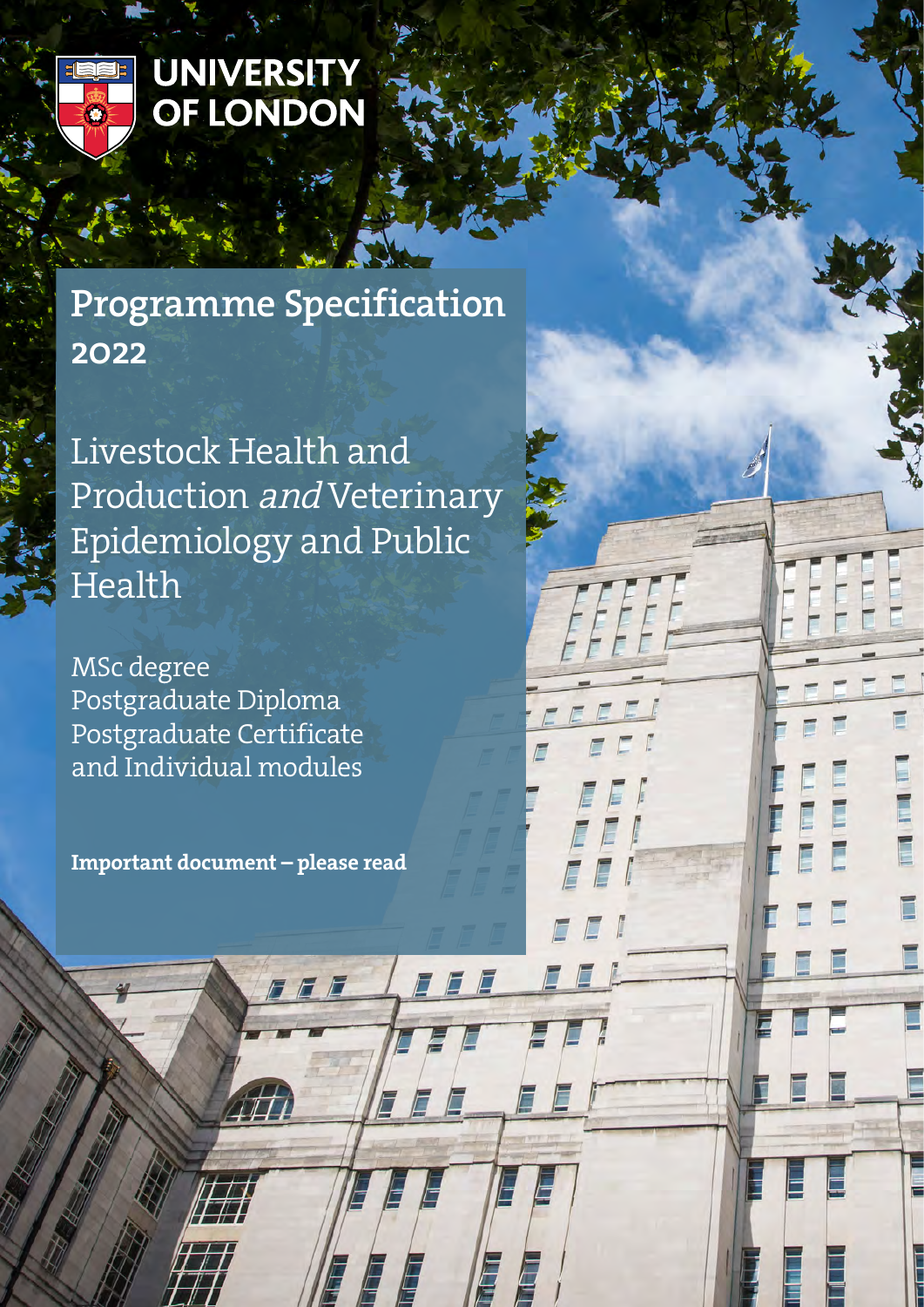# Table of Contents

| Alternative Assessments during the Coronavirus (COVID-19) Outbreak 3 |
|----------------------------------------------------------------------|
|                                                                      |
|                                                                      |
|                                                                      |
|                                                                      |
|                                                                      |
|                                                                      |
|                                                                      |
|                                                                      |
|                                                                      |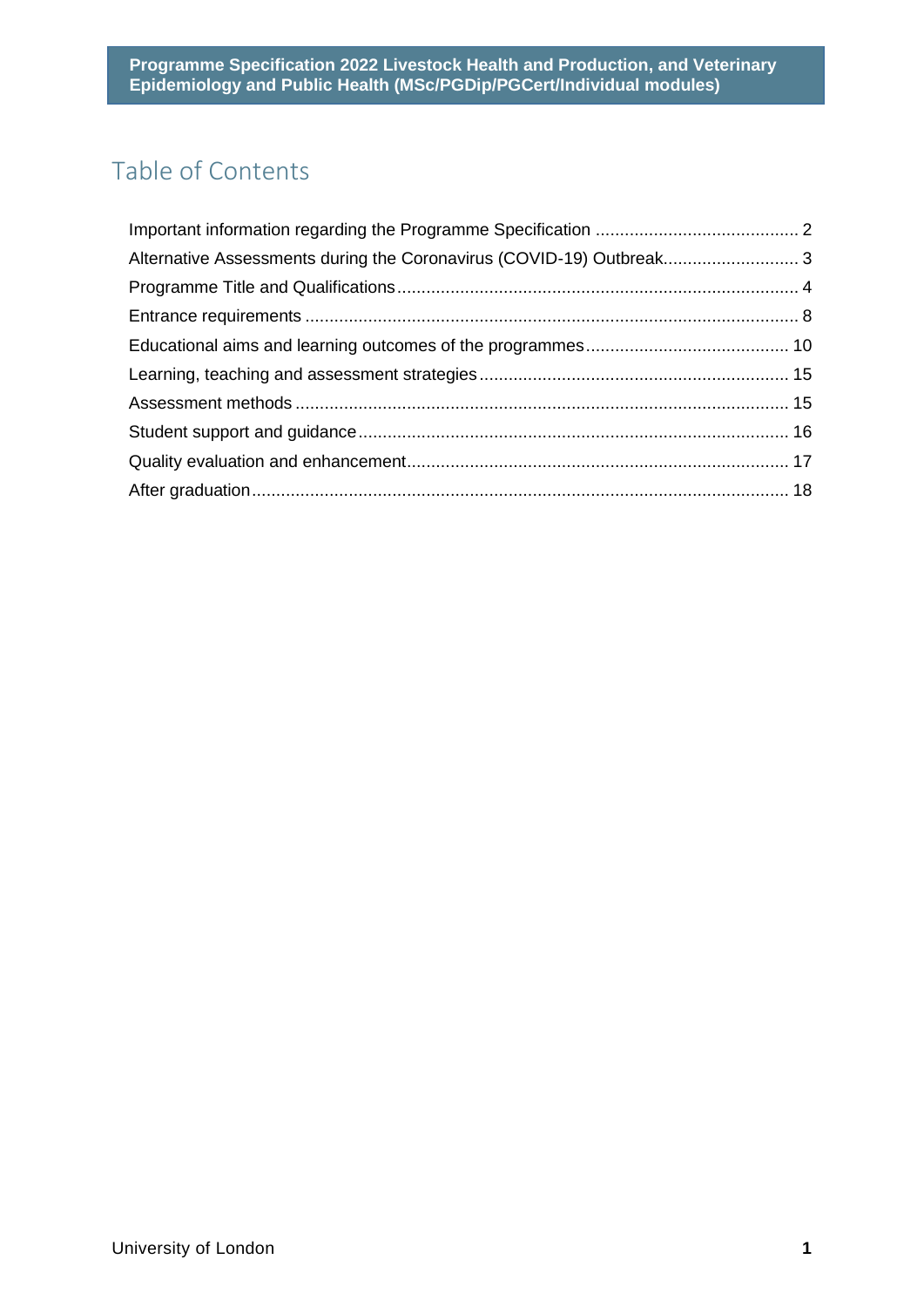# <span id="page-2-0"></span>**Important information regarding the Programme Specification**

Last revised: 04 November 2021

#### **About this document**

The Programme Specification gives a broad outline of the structure and content of the programme, the entry level qualifications, as well as the learning outcomes students will achieve as they progress. Some of the information referred to in a programme specification is included in more detail on the University of London website. Where this is the case, links to the relevant webpage are included.

Where links to external organisations are provided, The University of London is not responsible for their content and does not recommend nor necessarily agree with opinions expressed and services provided at those sites.

If you have a query about any of the programme information provided, whether here or on the website, registered students should use the *ask a question* button in the [Student Portal;](https://my.london.ac.uk/) otherwise the *Contact Us* button on each webpage should be used.

The relevant General Regulations and the Programme Regulations relating to your registration with us are for the current year and not the year in which you initially registered.

On all matters where the regulations are to be interpreted, or are silent, our decision will be final.

#### **Terminology:**

**Module:** Individual units of a programme are called module. Each unit is a self-contained, formally structured learning experience with a coherent and explicit set of learning outcomes and assessment criteria.

**Tutor Marked Assignment (TMA):** This is a component of each module, other than the research project. It takes the form of a written assignment or short answer paper and carries a weighting of 20% of the overall pass mark for the module.

# **Key revisions made**

Programme Specifications are revised annually. The quality committee of the Royal Veterinary College, as part of its annual review of standards, confirms the programme structure and the educational aims and learning outcomes, and advises on any development in student support. Where there are changes which may impact on continuing students, these are listed below. For all new students, the programme and general information provided in this document is correct and accurate and will be applicable for the current year.

#### **Significant changes made to the Programme Specification 2022:**

Computer Specification has been updated and modules where there are additional computer requirements are now listed under Computer Specification.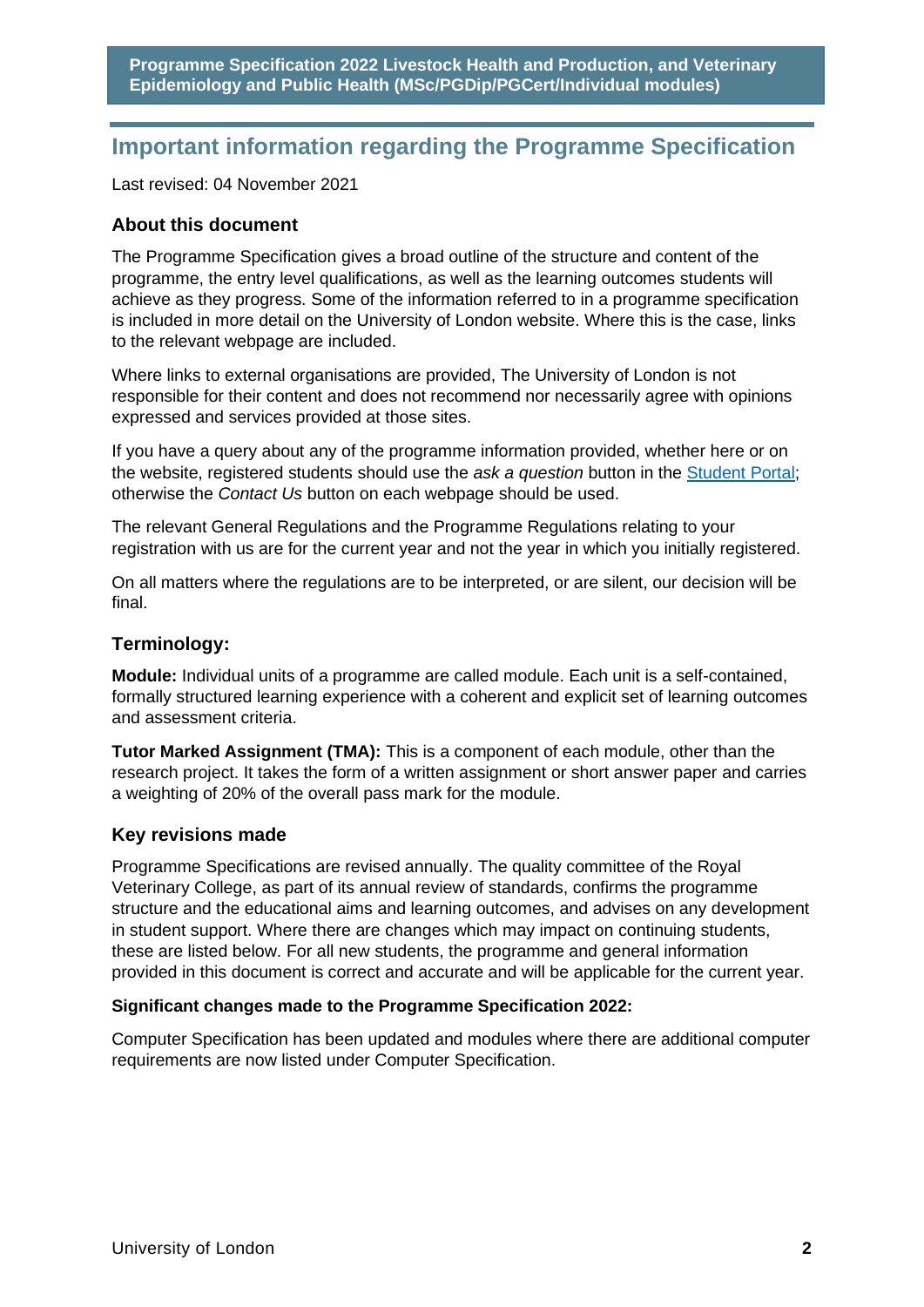# <span id="page-3-0"></span>**Alternative Assessments during the Coronavirus (COVID-19) Outbreak**

In line with our current General Regulations, the University may offer you alternative assessments where necessary. This includes holding online timed assessments in place of written examinations, which are usually held at examination centres. Please note that this statement replaces any published information relating to assessments or written examinations in any of our materials including the website. Previously published materials relating to examinations should therefore be read in conjunction with this statement.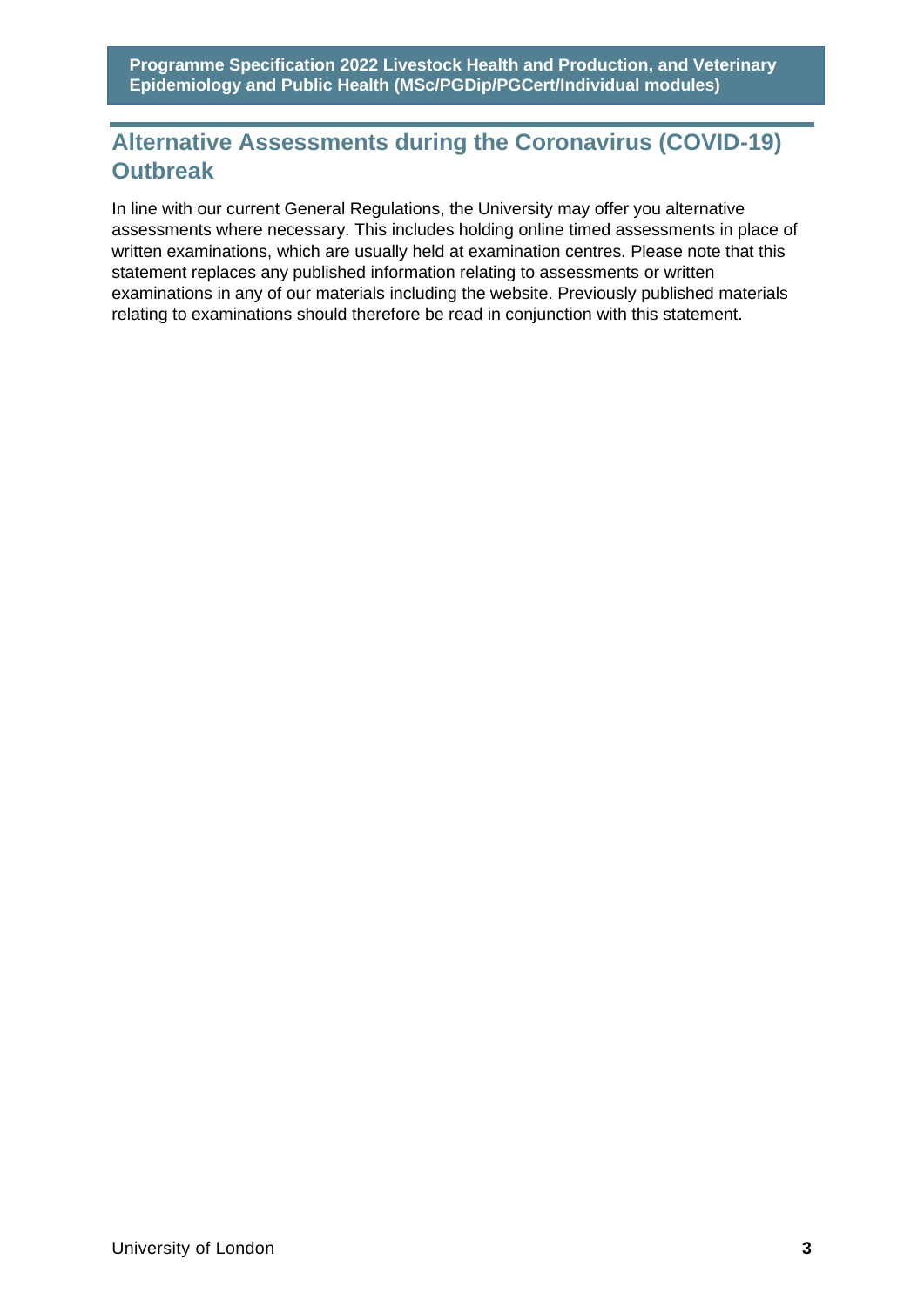# <span id="page-4-0"></span>**Programme Title and Qualifications**

# **Programme titles**

- Livestock Health and Production
- Veterinary Epidemiology and Public Health

Students are registered on one of the following:

- Master of Science in Livestock Health and Production
- Postgraduate Diploma in Livestock Health and Production
- Postgraduate Certificate in Livestock Health and Production
- Master of Science in Veterinary Epidemiology and Public Health
- Postgraduate Diploma in Veterinary Epidemiology and Public Health
- Postgraduate Certificate in Veterinary Epidemiology and Public Health

## **Exit qualifications**

- Postgraduate Diploma in Livestock Health and Production
- Postgraduate Certificate in Livestock Health and Production
- Postgraduate Diploma in Veterinary Epidemiology and Public Health
- Postgraduate Certificate in Veterinary Epidemiology and Public Health

Students who for academic or personal reasons are unable to complete the Master of Science degree may be awarded the related Postgraduate Diploma or Postgraduate Certificate if they have successfully completed the modules required for those respective qualifications. Exit qualifications are granted at the discretion of the Board of Examiners and once a student has accepted an exit qualification they will not be permitted to continue their study of the same award with the University of London.

# **Individual modules**

Modules of the programme may be studied and assessed on an individual, credit-bearing, stand-alone basis; these modules comprise a notional 240 study hours. Additionally there is a selection of shorter, 50-hour and 35-hour individual modules available primarily for continuing professional development.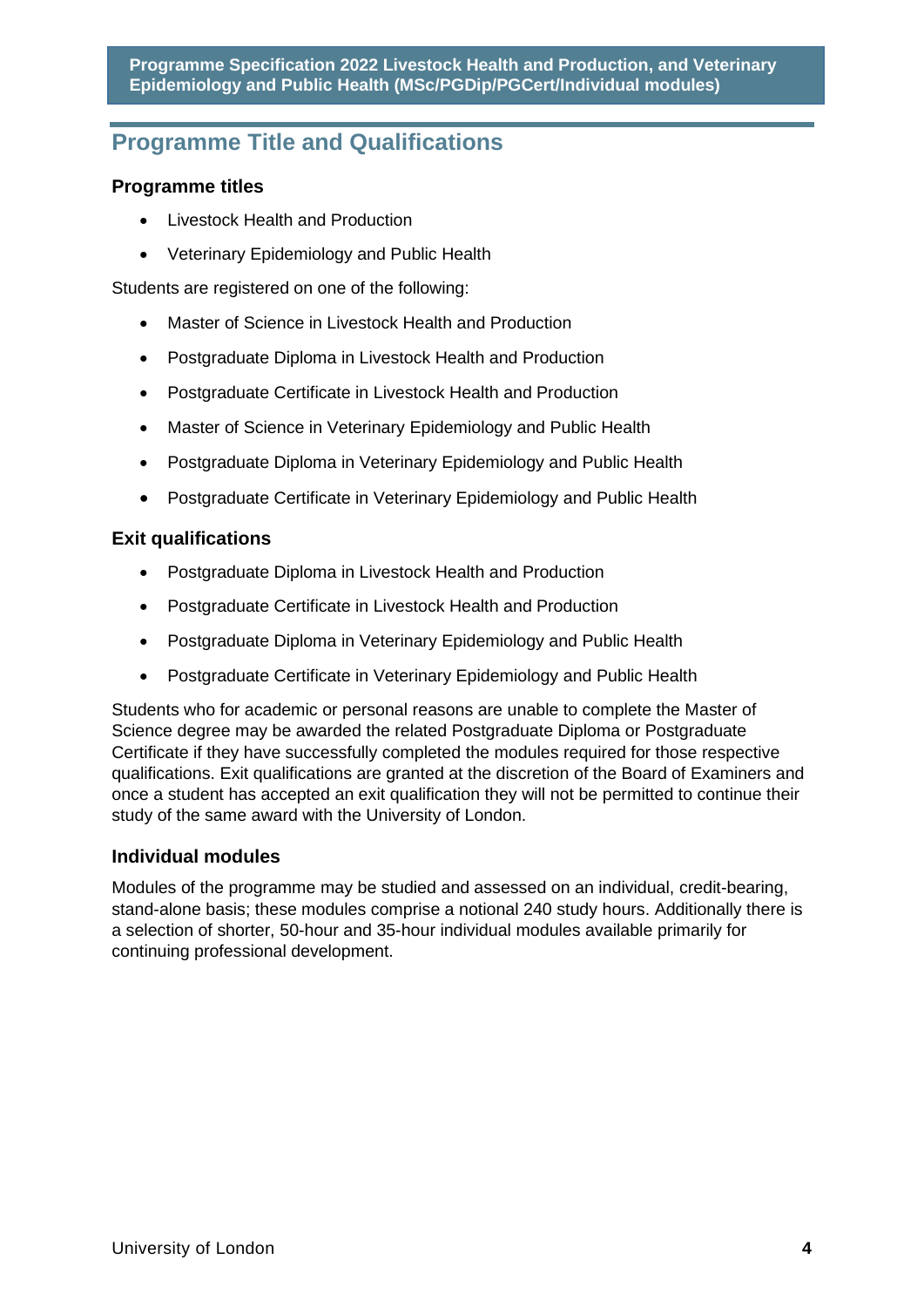## **Level of the programmes**

The Frameworks for Higher Education Qualifications of UK Degree-Awarding Bodies (FHEQ) forms part of the UK Quality Code for Higher Education of the [Quality Assurance](http://www.qaa.ac.uk/en)  [Agency for Higher Education](http://www.qaa.ac.uk/en) (QAA).

The awards are placed at the following Levels of the Framework for Higher Education Qualifications (FHEQ):

- Master of Science degree (MSc) Level 7
- Postgraduate Diploma (PGDip) Level 7
- Postgraduate Certificate (PGCert) Level 7
- 240-hour Individual modules Level 7
- 50-hour Individual modules Level 7
- 35-hour Individual modules Level 7

#### **Relevant QAA subject benchmarks group(s)**

#### See the [QAA website](http://www.qaa.ac.uk/) for information.

#### **Awarding body**

University of London

#### **Registering body**

[University of London](https://london.ac.uk/) and the [Royal Veterinary College](http://www.rvc.ac.uk/)

#### **Academic direction**

Royal Veterinary College

#### **Accreditation by professional or statutory body**

Not applicable

#### **Language of study and assessment**

**English** 

#### **Mode of study**

Study is by distance and flexible learning.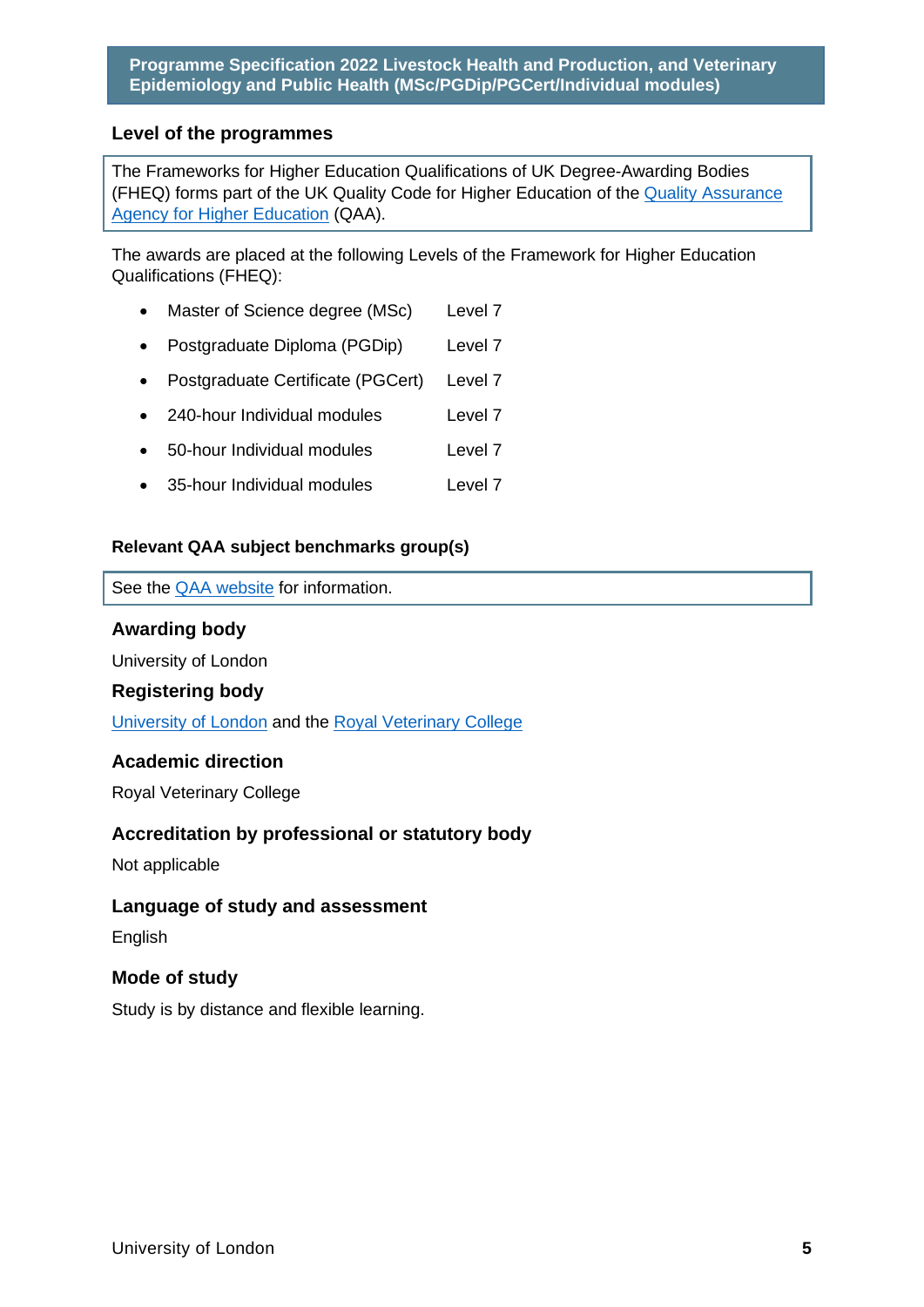# **Programme structures**

The **Master of Science in Livestock Health and Production** consists of seven modules as follows:

- three compulsory core modules *plus*
- four optional modules from a selection.

The **Postgraduate Diploma in Livestock Health and Production** consists of four modules as follows:

- one compulsory core module *plus*
- one further core module chosen from two *plus*
- two optional modules from a selection.

The **Postgraduate Certificate in Livestock Health and Production** consists of two core modules as follows:

- one compulsory core module *plus*
- one further core module chosen from two.

The **MSc Veterinary Epidemiology and Public Health** consists of seven modules as follows:

- three compulsory core modules *plus*
- four optional modules from a selection.

The **Postgraduate Diploma in Veterinary Epidemiology and Public Health** consists of four modules as follows:

- two compulsory core modules *plus*
- two optional modules from a selection.

The **Postgraduate Certificate in Veterinary Epidemiology and Public Health** consists of:

• two compulsory core modules.

#### **Individual modules**

The Royal Veterinary Colleges offers individual modules through the University of London. Individual modules accommodate either 35, 50 or 240 notional study hours. The 240-hour individual modules are whole modules taken from the Livestock Health and Production and the Veterinary Epidemiology and Public Health degree programmes.

A student may take any number of individual modules but only two relevant 240-hour individual modules may be considered for contribution towards a Postgraduate Diploma or MSc degree, and only one relevant 240-hour individual module may be counted towards a Postgraduate Certificate.

A student may take any number of 35-hour or 50-hour modules, however, there is no progression from these individual modules to the MSc, Postgraduate Diploma or Postgraduate Certificate.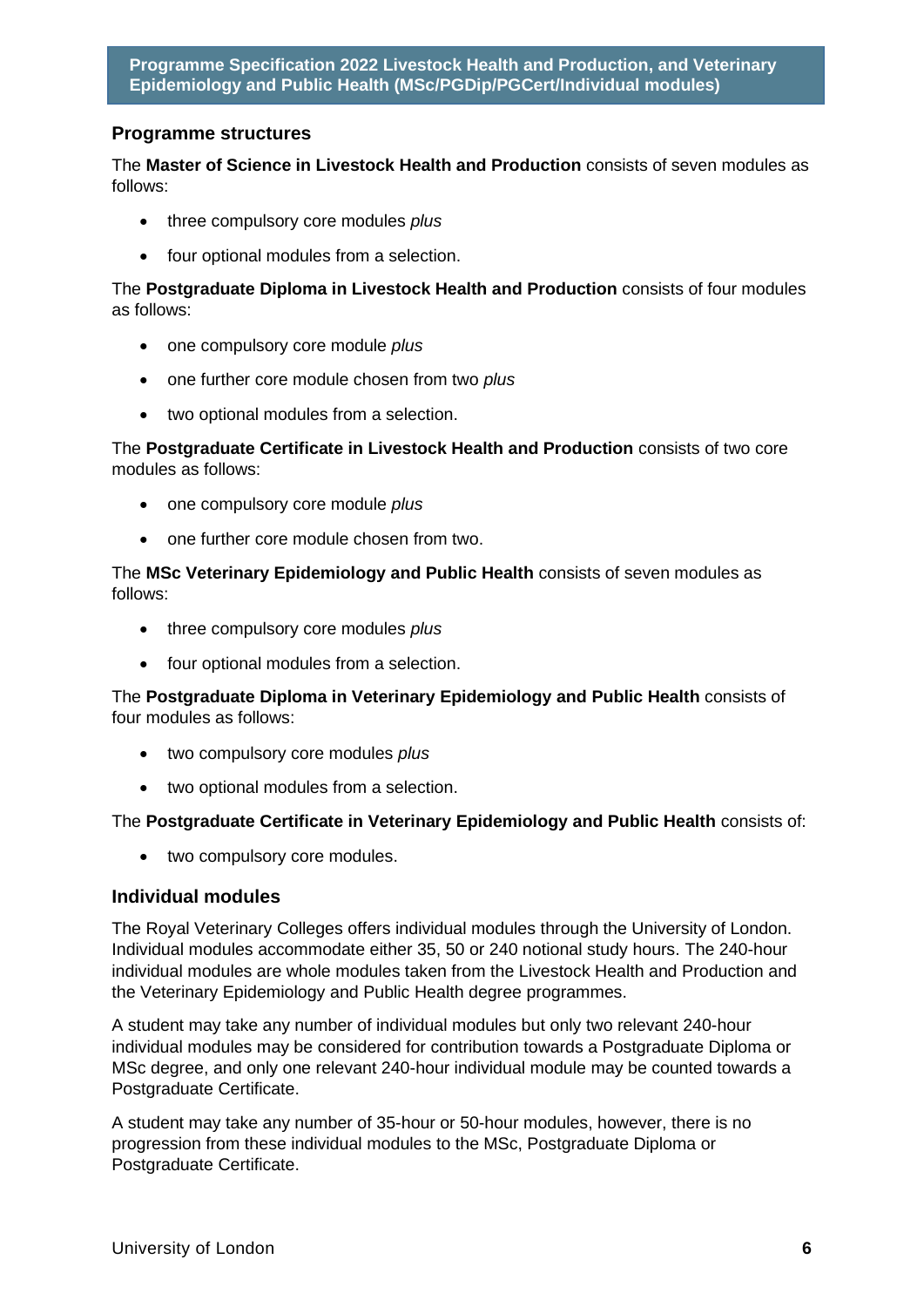# **Exit qualifications**

# **MSc**

At the discretion of the Board of Examiners, a student registered for the MSc degree who fails to complete all the modules for the degree may be awarded *either*

- the Postgraduate Diploma provided they have passed the four modules comprising the Diploma; or
- the Postgraduate Certificate provided they have passed the two core modules comprising the Certificate.

A student may transfer their registration from the MSc degree to the Postgraduate Diploma or Postgraduate Certificate.

## **Postgraduate Diploma**

At the discretion of the Board of Examiners, a student registered for the Postgraduate Diploma who fails to complete all four modules may be awarded

• the Postgraduate Certificate provided they have passed the two core modules comprising the Certificate.

A student may transfer their registration from the Postgraduate Diploma to the Postgraduate Certificate.

Full details of the Scheme of Award are included in Section 8 of the [Programme](https://london.ac.uk/current-students/programme-documents/regulations)  [Regulations.](https://london.ac.uk/current-students/programme-documents/regulations)

# **Maximum and minimum periods of registration**

The maximum and minimum periods of registration for Livestock Health and Production and Veterinary Epidemiology and Public Heath, from a student's effective date of registration, are:

|                                                   | <b>Minimum</b> | <b>Maximum</b> |
|---------------------------------------------------|----------------|----------------|
| <b>MSc</b>                                        | 2 years        | 5 years        |
| <b>Postgraduate Diploma</b>                       | 2 years        | 5 years        |
| <b>Postgraduate Certificate</b>                   | 1 year         | 5 years        |
| <b>Credit bearing 240-hour individual modules</b> | 1 year         | 2 years        |
| Non-credit bearing 50-hour individual modules     | None           | year           |
| Non-credit bearing 35-hour individual modules     | <b>None</b>    | year           |

Study materials are made available after registration and on payment of any applicable fee.

# **Credit value of modules**

Further information about the credit systems used by universities in the UK and Europe is provided by the [Quality Assurance Agency](http://www.qaa.ac.uk/en) and the [European Credit Transfer and](http://ec.europa.eu/education/resources/european-credit-transfer-accumulation-system_en.htm)  [Accumulation System.](http://ec.europa.eu/education/resources/european-credit-transfer-accumulation-system_en.htm)

Where credits are assigned to modules of a programme, credit indicates the amount of learning carried out in terms of the notional number of study hours needed, and the specified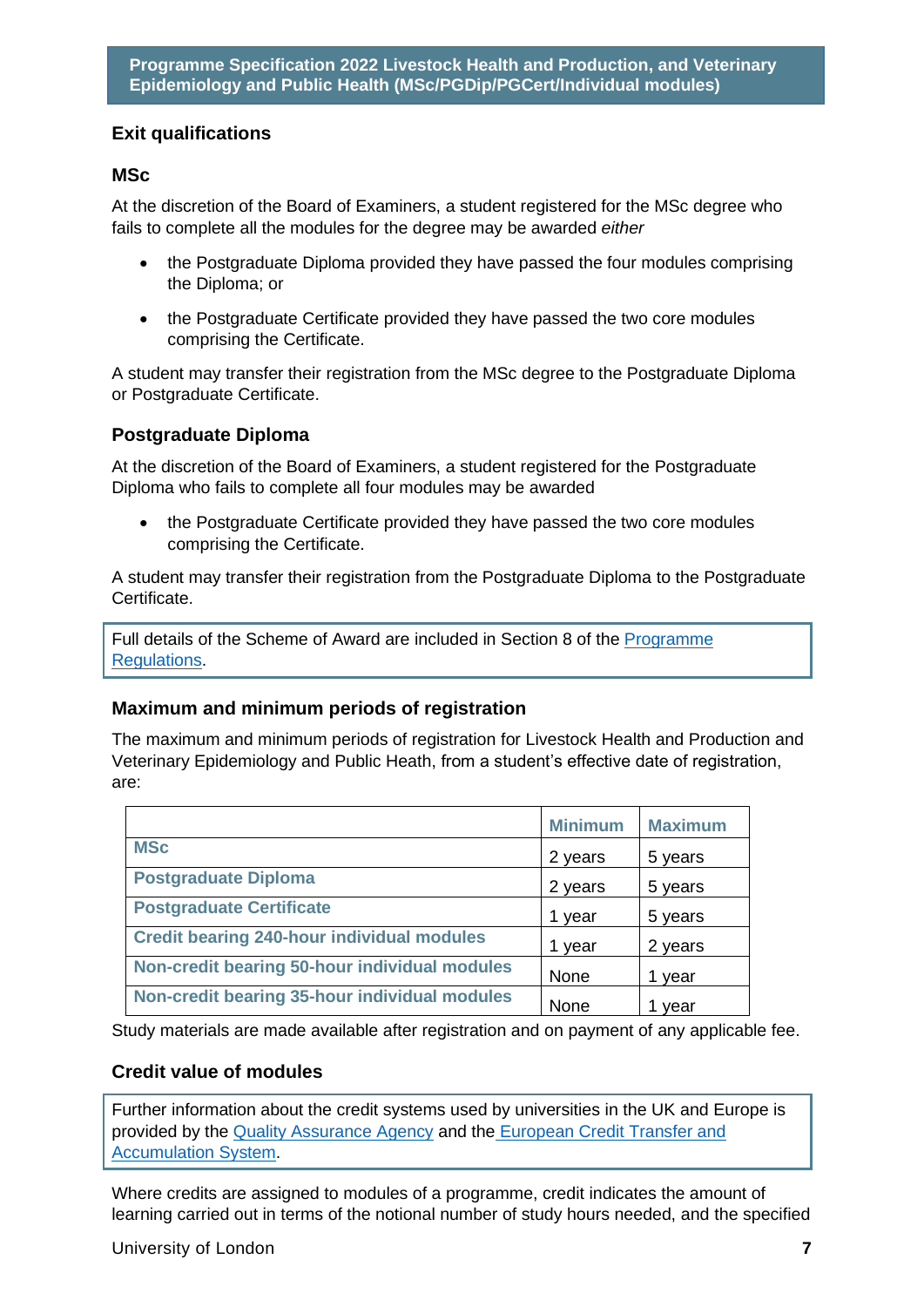Framework for Higher Education Qualifications in England (FHEQ) level indicates the depth, complexity and intellectual demand of learning involved.

For the qualifications of MSc, Postgraduate Diploma and Postgraduate Certificate in Livestock Health and Production or Veterinary Epidemiology and Public Health, credit has not been assigned.

## **Recognition of prior learning**

Recognition of prior learning is a generic term for the process by which we recognise learning that has taken place at an institution other than the University of London before entry onto a programme of study.

Where the prior learning covered a similar syllabus to a module/course studied elsewhere, credit will be awarded as if you took the University of London module/course.

See the [General Regulations](https://london.ac.uk/current-students/programme-documents/regulations) (Section 3) and [Programme Regulations](https://london.ac.uk/current-students/programme-documents/regulations) for more rules relating to prior learning.

For this programme the University of London may recognise your prior learning and permit this to contribute towards the qualification.

# <span id="page-8-0"></span>**Entrance requirements**

#### **Postgraduate entrance requirements**

Applicants must submit an application in line with the procedures and deadlines set out on the [website.](https://london.ac.uk/applications/how-apply)

Entrance requirements for a postgraduate qualification, or individual modules, vary. Full details are provided on the programme pages under the Requirements tab.

All details of the programme-specific requirements are given on the programme pages:

[Livestock Health and Production](https://london.ac.uk/courses/livestock-health-and-production#requirements)

[Veterinary Epidemiology and Public Health.](https://london.ac.uk/courses/veterinary-epidemiology-and-public-health#requirements)

#### **English language requirements**

All applicants must satisfy the English language requirements for the programme. These are set out in detail under the Entry Requirements tabs of the course pages on the website.

Where an applicant does not meet the prescribed English language proficiency requirements but believes that they can demonstrate the requisite proficiency for admission the University may, at its discretion, consider the application.

#### **Computer specification**

Students will require regular access to a computer with an internet connection to use the Royal Veterinary College and University of London's online resources and systems. A webcam may be required in the event that online timed assessments (if offered) are proctored, and in such a case, it is a student's responsibility to ensure that they have a webcam.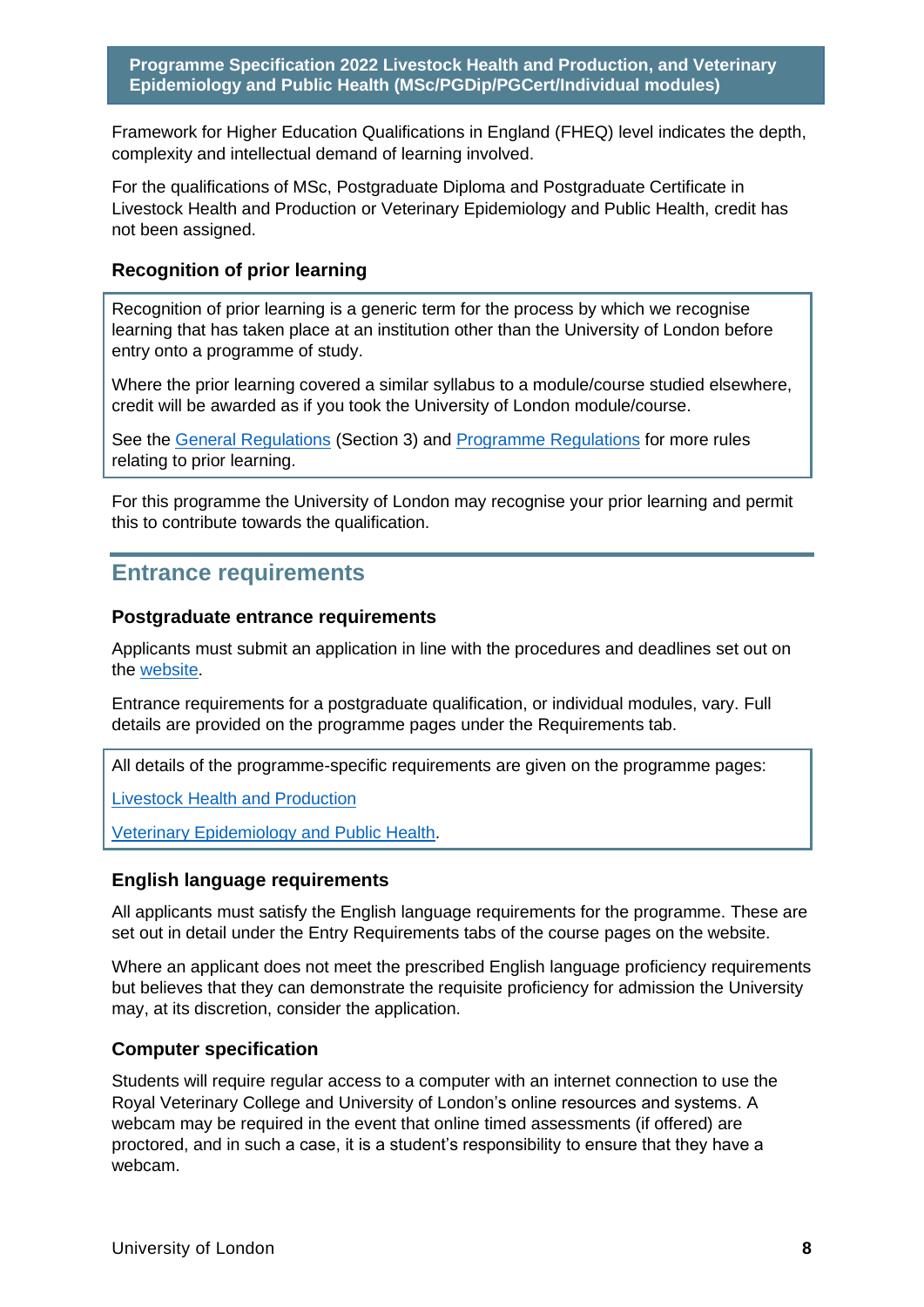The computer must have at least the following minimum specification:

- a web browser with Cookies and JavaScript enabled (latest version of Firefox, Chrome or Internet Explorer is recommended);
- a strong internet connection allowing internet access to all programme resources and systems.

And the following applications installed:

- a word processor that accepts Microsoft Word formats (.doc and .docx);
- a PDF reader (for example Adobe).
- software for playing mp3 and mp4 files.

The following modules require specific software:

- Advanced statistical methods in veterinary epidemiology [VPM013]
- Management of infectious disease outbreaks in animal populations [LVM017]
- Statistical methods in veterinary epidemiology [VPM012]
- Surveillance and investigation of animal health [VPM015]

For further information regarding specific software requirements for the above modules, please refer to the [Programme Regulations.](https://london.ac.uk/current-students/programme-documents/regulations)

#### **Students with specific access requirements**

The University of London welcomes applications from disabled students and/or those who have access requirements. The University will make every effort to provide reasonable adjustments to enable those with a disability, learning difficulty or access requirements to have the same opportunity as all other students to successfully complete their studies. The University is committed to managing the application procedure and the programme itself to ensure that services are accessible for all students and that an inclusive environment is created. Students with a disability, or others who may need access arrangements to assist in taking examinations, should complete the relevant section of the application form, or contact the [Inclusive Practice Manager.](mailto:special.arrangements@london.ac.uk) A separate room or other arrangements may be considered.

Requests are considered by a University panel, whose purpose is to ensure that students with disabilities and/or specific access requirements are neither advantaged nor disadvantaged by such arrangements when compared with other students. These considerations remain separate from the academic selection processes.

For further information, see [Inclusive Practice Policy](https://london.ac.uk/applications/how-it-works/inclusive-practice-special-arrangements)

#### **Sources of funding and scholarships**

Information about potential sources of funding and scholarships is updated annually and where available is included in the prospectus web pages.

<span id="page-9-0"></span>For information, please see [RVC](http://www.rvc.ac.uk/) and [Funding your study](https://london.ac.uk/applications/funding-your-study) pages.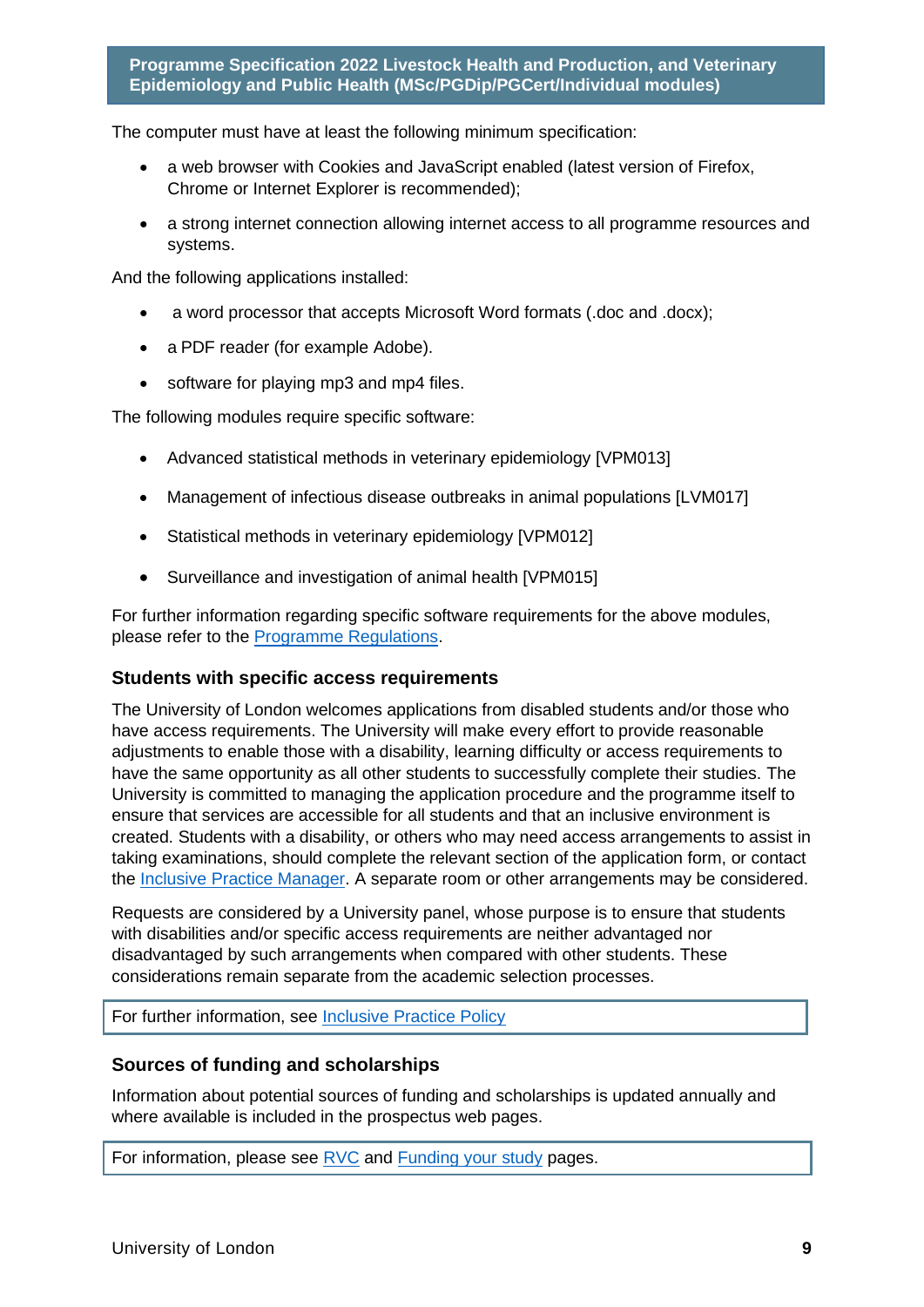# **Educational aims and learning outcomes of the programmes**

# **Livestock Health and Production: MSc degree, Postgraduate Diploma and Postgraduate Certificate**

This programme is aimed primarily at veterinarians, animal health specialists and livestock farmers. Optional modules make this programme suitable for people from a range of professional backgrounds. The programme addresses contemporary issues of livestock production and has a worldwide relevance.

Successful completion of the Postgraduate Certificate or Postgraduate Diploma may allow progression to the related MSc degree. Successful completion of the MSc degree may allow students to progress to further research in this field of study or a related area.

The core modules provide an essential introduction to a variety of approaches, methods and subjects. These modules are designed to equip students with the preliminary practical and intellectual skills necessary for progression to the next stage of study. Within the Postgraduate Diploma and the MSc degree there is a natural progression from the core modules to the optional modules. Although the optional modules may not in themselves be more difficult, students will develop a greater depth of understanding and sophistication of thinking as they progress through the modules in this order. Within the selection of optional modules there is an element of choice in subject matter and disciplinary areas of study.

The programme aims to provide students with:

- Knowledge on agents of animal diseases and how animals respond to them.
- Advanced knowledge in animal nutrition, breeding and management to optimise animal health and production.
- Farming systems approach to animal production and an understanding of how to appraise and monitor livestock production systems through development and execution.

**Depending on the options taken**, the MSc degree and Postgraduate Diploma also aim to provide students with:

- Comprehensive appreciation of welfare and ethical issues connected with farm animal practice.
- A detailed knowledge of animal diseases of major economic importance with diagnostic principles and control and treatments.
- Comprehensive insight into the management of fertility to optimise animal productivity.
- The use of economic concepts in animal health and production.
- The perceptions of what constitutes safe food production and the necessary tools to make an objective judgment of contemporary issues such as antibiotic resistance.
- Facts on economic and livestock policy for development under different socioeconomic conditions.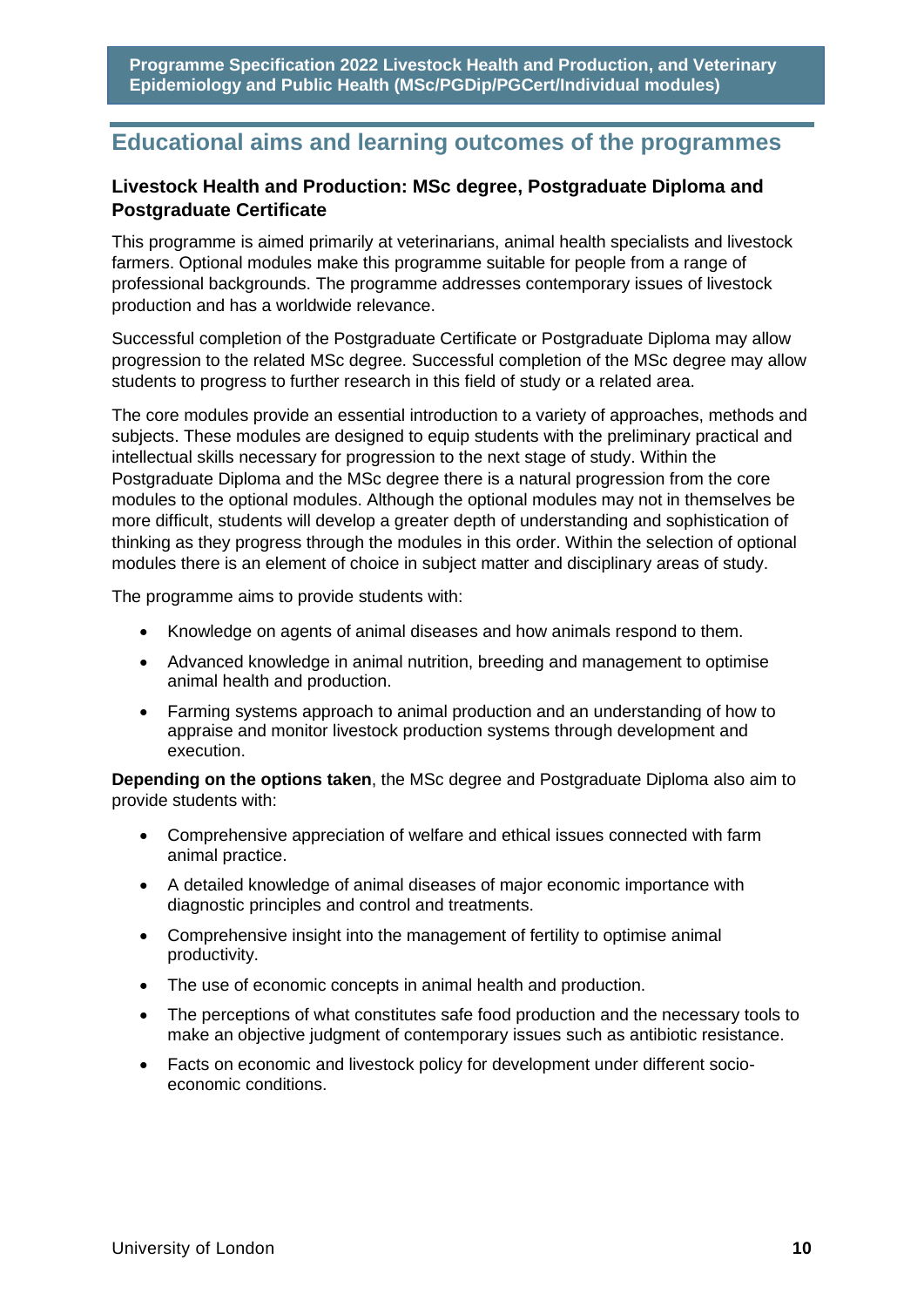## **The learning outcomes of the programme are as follows:**

#### **Knowledge and Understanding**

#### **An MSc student will be able to demonstrate an understanding of:**

- Internal and external components of health and how animals respond to agents of disease, at an individual and population level.
- How feeding, breeding, management and interaction with the environment, influence animal production and disease.
- Appropriate husbandry for different animals in diverse environmental and socioeconomic conditions.
- The role in the protection of human health through the safe production of foods of animal origin, control of zoonotic disease and environment.
- The diseases of major economic importance in each category of farm animal production.
- Management and manipulation of fertility to optimise animal productivity.
- Future livestock development and the provision and use of tools to analyse the issues confronting producers, their advisers, planners and policy makers.
- The threats presented by changes in the environment on livestock production and how global and regional environmental changes can impact on sustainability of farming systems.
- Concepts of epidemiological investigations and the use of economic methods in animal health and production.
- Principles of undertaking a research project, including how to formulate a hypothesis, analyse and present data and how to develop a grant application.

#### **A Postgraduate Diploma student will be able to demonstrate an understanding of:**

- Internal and external components of health and how animals respond to agents of disease, at an individual and population level.
- How feeding, breeding, management and interaction with the environment, influence animal production and disease.
- Appropriate husbandry for different animals in diverse environmental and socioeconomic conditions.
- The diseases of major economic importance in each category of farm animal production.
- Management and manipulation of fertility to optimise animal productivity.
- Future livestock development and the provision and use of tools to analyse the issues confronting producers, their advisers, planners and policy makers.

#### **A Postgraduate Certificate student will be able to demonstrate an understanding of:**

- Internal and external components of health and how animals respond to agents of disease, at an individual and population level.
- How feeding, breeding, management and interaction with the environment, influence animal production and disease.
- Appropriate husbandry for different animals in diverse environmental and socioeconomic conditions.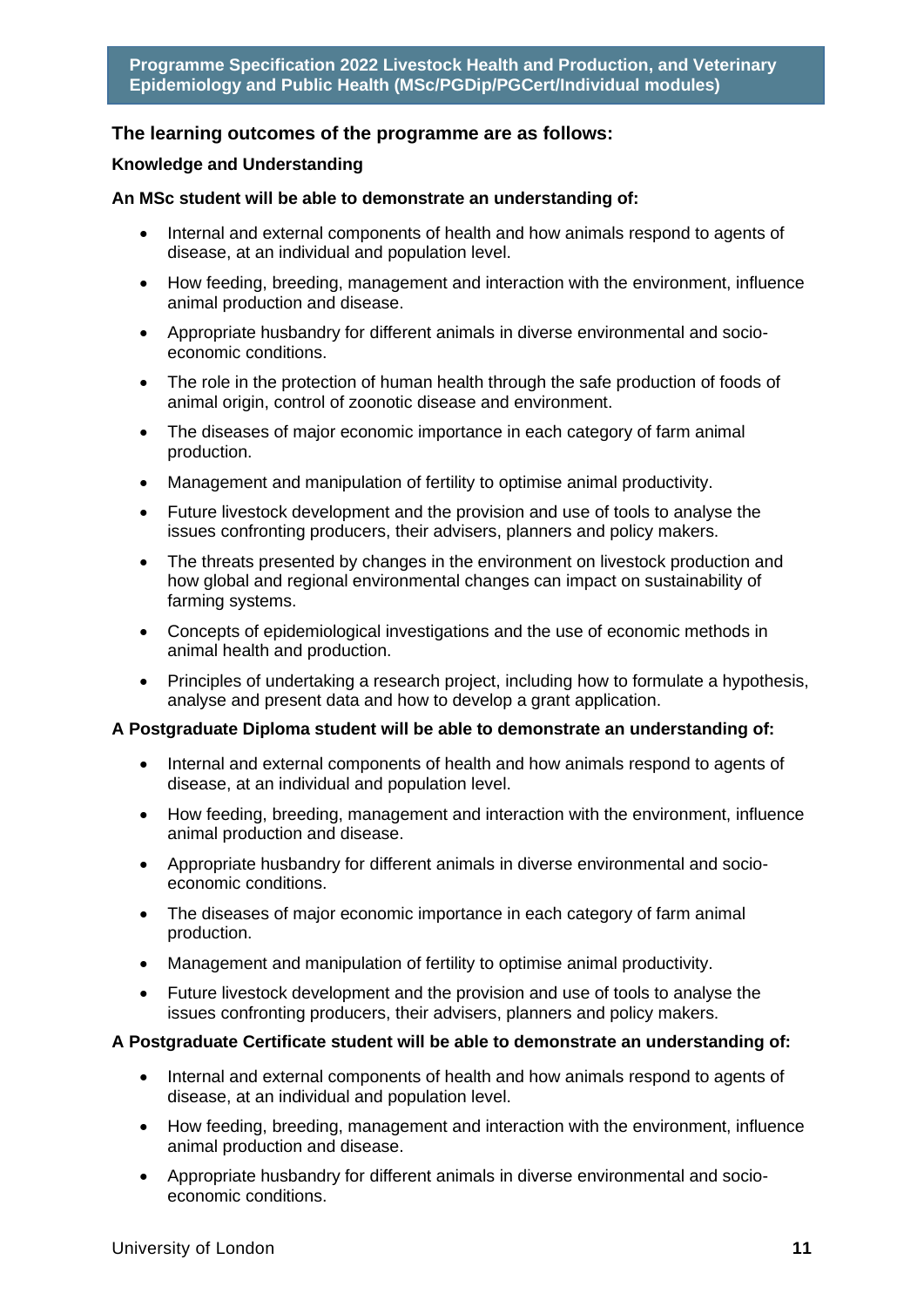#### **Practical skills**

A student will be able to:

- Adapt locally available raw materials, conditions, rules and management structure to optimise animal health and production.
- Demonstrate scientific skills, including critical review of the scientific literature.
- Use decision-making skills to analyse animal health problems at farm and national level.

## **Intellectual and Cognitive skills**

A student will be able to develop skills in:

- Planning
- Logic and reasoning
- Comprehension
- Visual and auditory processing
- Long-term memory

#### **Transferable skills**

A student will be able to develop and demonstrate**:**

- Independent learning, taking responsibility for own studies.
- Time management skills.
- Organisational skills.
- Becoming a reflective self-manager, by taking a systematic, analytical, strategic and reflective approach to study tasks.
- Information gathering and analytical skills to make own judgements about ideas and knowledge.
- Language skills.
- Information technology skills.
- Understanding of own strengths and weaknesses, remaining optimistic by positive thinking in an isolated study situation.

## **Veterinary Epidemiology and Public Health: MSc degree, Postgraduate Diploma and Postgraduate Certificate**

This programme is aimed at animal health specialists, epidemiologists and public health specialists with an understanding of the conceptual basis of veterinary epidemiology and public health.

Successful completion of the Postgraduate Certificate or Postgraduate Diploma may allow progression to the related MSc degree. Successful completion of the MSc degree may allow students to progress to postgraduate research in the field of study or a related area.

The core modules provide an essential introduction to a variety of approaches, methods and subjects. These modules are designed to equip students with the preliminary practical and intellectual skills necessary for progression to the next level. Within the Postgraduate Diploma and the MSc degree there is a natural progression from the core modules to the optional modules.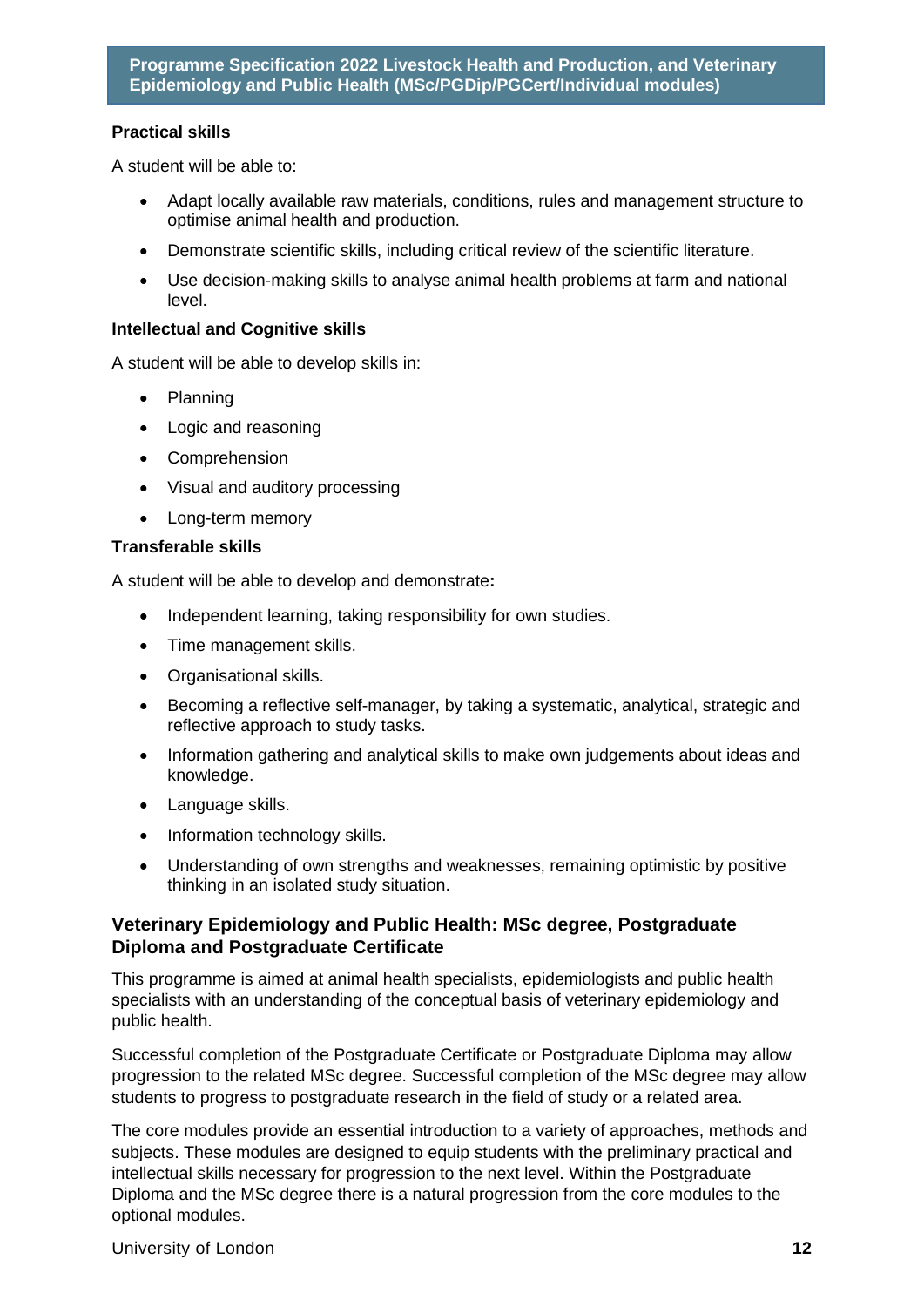Although the optional modules may not in themselves be more difficult, students will develop a greater understanding and a sophistication of thinking as they progress through the modules in this order. Within the selection of optional modules there is an element of choice in subject matter and disciplinary areas of study.

The programme aims to provide students with:

- An understanding of the role of veterinary epidemiology and economics in the design and delivery of effective livestock services.
- Knowledge of risk analysis approaches in food safety and how human health can be protected through control of zoonotic diseases.
- Skills in basic and advanced statistical methods in order to undertake epidemiological investigations and disease modelling.

Depending on the options taken, the MSc degree and Postgraduate Diploma also aim to provide students with:

- An understanding of the farming systems approach to animal production and how to appraise and monitor livestock production systems through development and execution.
- Information on how to formulate a hypothesis and undertake a research project, analyse and present data and how to develop a grant application.
- Facts on economic and livestock policy for development of farming systems under different socio-economic conditions.
- Knowledge so that they can develop their own strategies for combating chronic farm animal diseases, control zoonotic diseases through surveillance and apply herd health programmes to maximise economic returns from animal production.

#### **The learning outcomes of the programme are as follows:**

#### **Knowledge and Understanding**

#### **An MSc student will be able to demonstrate an understanding of:**

- Concepts of epidemiological investigations and to use economic methods in animal health and production.
- Statistical methods used in veterinary epidemiology to analyse data.
- Spatial data analysis methods to interpret geographic data.
- The role in the protection of human health through the safe production of foods of animal origin, control of zoonotic disease and environment.
- Future livestock development and the provision and use of tools to analyse the issues confronting producers, their advisers, planners and policy makers.
- Appropriate husbandry for different animals in diverse environmental and socioeconomic conditions.
- Disease surveillance programmes and the tools that can be used to assist decisionmaking in relation to disease control and prevention.
- Principles of undertaking a research project, including how to formulate a hypothesis, analyse and present data and how to develop a grant application.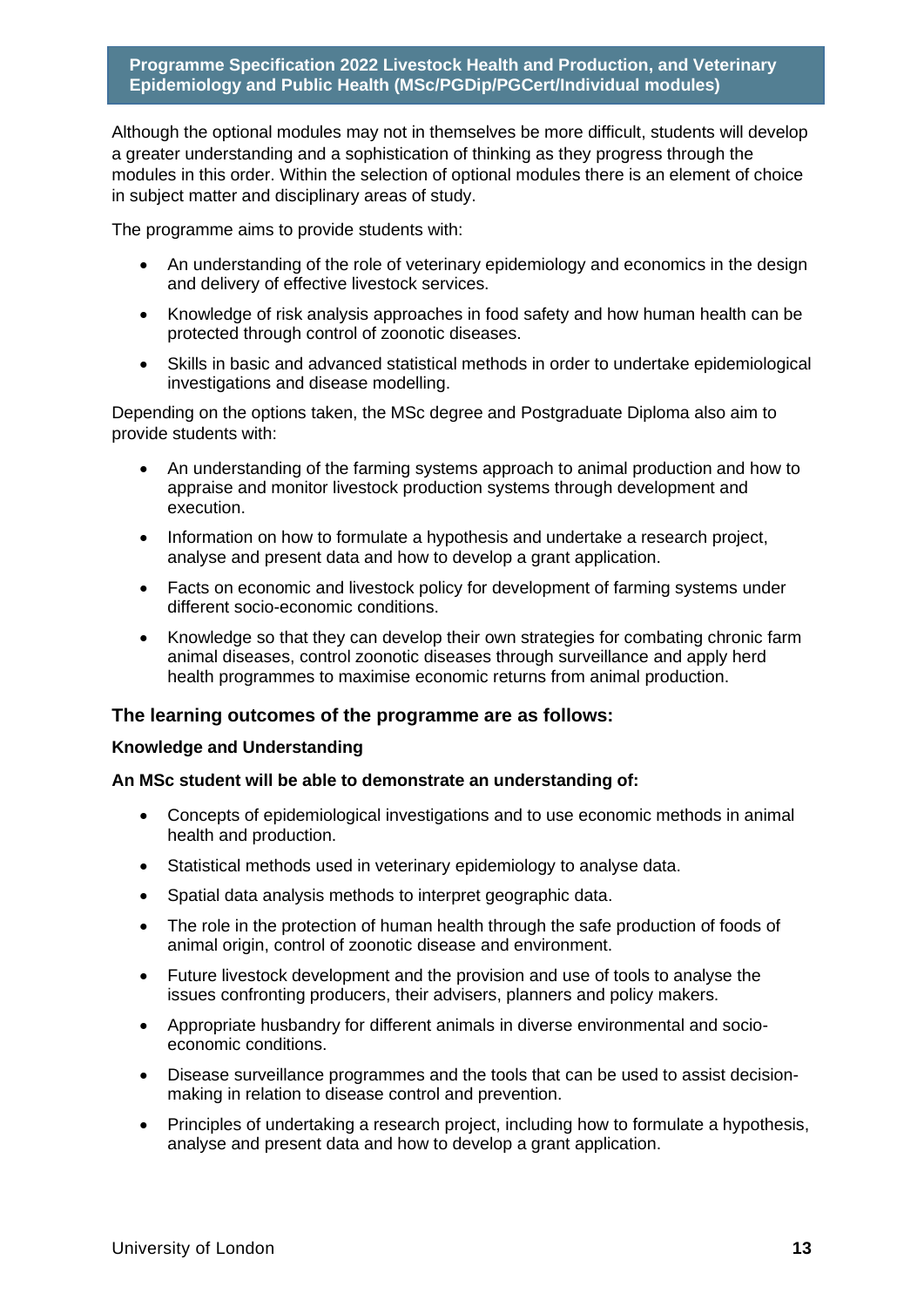#### **A Postgraduate Diploma student will be able to demonstrate an understanding of:**

- Concepts of epidemiological investigations and how to use economic methods in animal health and production.
- Statistical methods used in veterinary epidemiology to analyse data.
- The role in the protection of human health through the safe production of foods of animal origin, control of zoonotic disease and environment.
- Future livestock development and the provision and use of tools to analyse the issues confronting producers, their advisers, planners and policy makers.

#### **A Postgraduate Certificate student will be able to demonstrate an understanding of:**

- Concepts of epidemiological investigations and how to use economic methods in animal health and production.
- The role in the protection of human health through the safe production of foods of animal origin, control of zoonotic disease and environment.

#### **Practical skills**

Depending on the level of qualification achieved, a student will be able to:

- Analyse epidemiological data and interpret them clearly.
- Display spatial maps using geographical information systems software.
- Perform risk analysis and build and analyse risk models.
- Develop scientific skills, including critical review of the scientific literature.
- Demonstrate decision-making skills to analyse animal health problems at farm and national level.

Together with the specific knowledge-based and practical skills, all students are expected to acquire a range of cognitive and transferable skills.

#### **Intellectual and Cognitive skills**

A student will be able to develop skills in:

- Planning
- Logic and reasoning
- Comprehension
- Visual and auditory processing
- Long-term memory

#### **Transferable skills**

A student will be able to develop and demonstrate:

- Independent learning skills, taking responsibility for own studies.
- Time management skills.
- Organisational skills.
- Becoming a reflective self-manager, by taking a systematic, analytical, strategic and reflective approach to study tasks.
- Information gathering and analytical skills to make own judgements about ideas and knowledge.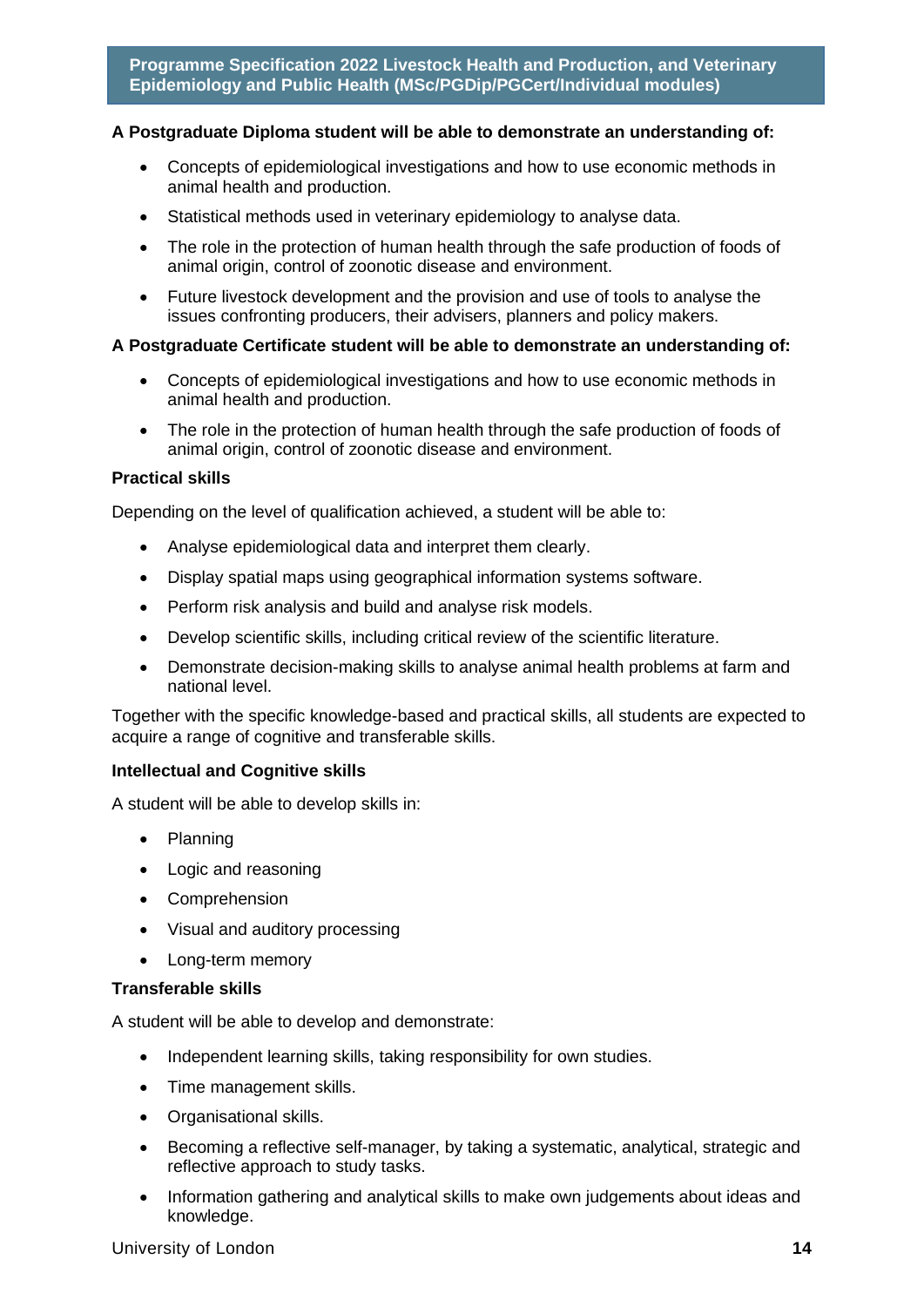- Written skills.
- Information technology skills.
- Understanding of own strengths and weaknesses, and ability to work effectively in an isolated study situation.

# <span id="page-15-0"></span>**Learning, teaching and assessment strategies**

These programmes are designed so that the student is provided with all the primary material required to complete the modules. All students will have access to a Study Guide (directed learning notes) and a Reader (selection of readings to be read alongside the Study Guide). There may also be textbooks and/or CDs. Materials will vary by module and may take the form of hard copies, or online access. Wider reading to supplement the study material is recommended.

These programmes combine educational methods that encourage self-directed learning, reflection on personal experience, and critical thinking with web technology and access to online resources. The programme uses a virtual learning environment that enables students to engage in collaborative learning. Tutors are available online at set times throughout the academic year to respond to academic queries, via the virtual learning environment.

Up to two TMAs may be assessed for each module. These TMAs act both as formative and summative assessments and carry a weighting of 20% of the overall module mark. Each TMA is marked and returned to the student to help the student understand how well they are doing and learn how to improve. The highest mark gained counts towards the formal coursework assessment element for the modules.

In these programmes unseen written examination constitutes 80% of the programme assessment. The unseen written examinations are structured not only to assess knowledge and understanding but also to examine the way that students manage data, solve problems, evaluate ideas and the organisational skills they use to structure answers, while allowing the standard of intellectual and transferable skills to be assessed.

There is one optional module (the Research Project) available on the MSc degree which is assessed by submission of a research paper and by an oral examination. Specific practical skills and transferable skills are assessed.

Assessment criteria for the programme are used to measure the level at which the skills have been achieved.

# <span id="page-15-1"></span>**Assessment methods**

In line with our current General Regulations, the University may offer students alternative assessments where necessary. This includes holding online timed assessments in place of written examinations, which are usually held at examination centres.

# **MSc, Postgraduate Diploma and Postgraduate Certificate**

With the exception of the Research Project, modules are assessed by one three-hour unseen written examination, which may contain essay and/or shorter questions.

Students will also be required to submit up to two TMAs per module, the highest mark of which will count as part of the formal assessment.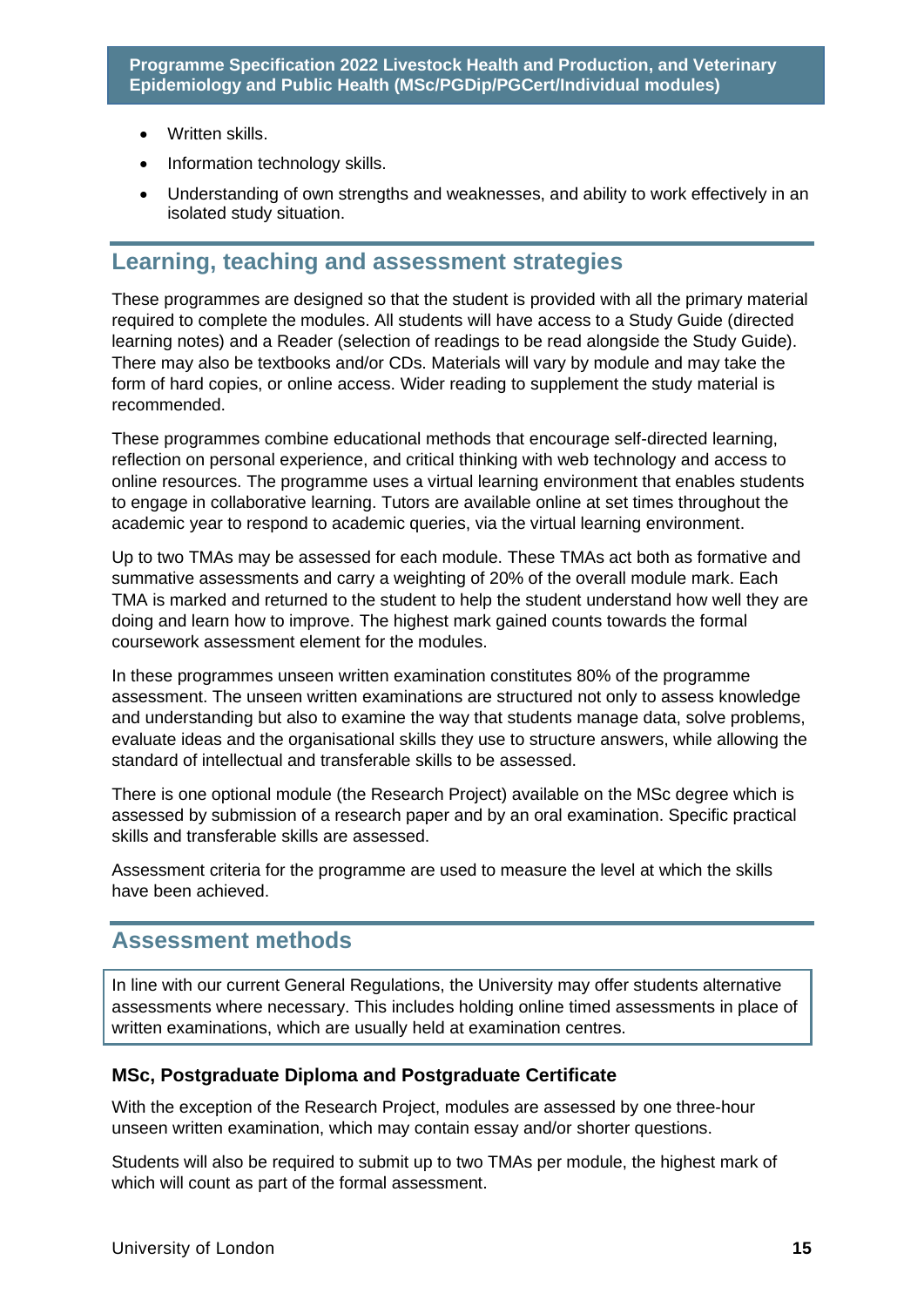The mark awarded for each module will be based on both the written examination and the TMA weighted in the scale 80:20 respectively.

All candidates must have completed and been assessed in one TMA prior to the examination. Written examinations take place annually in October at established examination centres worldwide. TMAs are subject to deadlines but can be submitted at any time during the year leading up to the examination.

The optional Research Project is assessed by the submission of a paper suitable for publication in an identified scientific journal (80%) and an oral examination conducted either face-to-face or via the telephone (20%).

#### **Individual modules**

A student may choose whether or not to be formally assessed in the 240-hour individual modules for which they are registered. The assessment for each 240-hour individual module comprises a TMA and a three-hour unseen written paper.

Shorter individual modules are also offered as 35-hour individual modules and 50-hour individual modules. Each 35-hour individual module will be assessed by either a short answer paper or a TMA. Each 50-hour individual module will be assessed by a written TMA.

Full details of the dates of all examinations are available on the [website.](https://london.ac.uk/current-students/examinations/exam-timetables)

# <span id="page-16-0"></span>**Student support and guidance**

The following summarises the support and guidance available to students:

- [Student Guide:](https://london.ac.uk/current-students/programme-documents) This provides information which is common to all students and gives information about matters of importance from the start of a student's relationship with the University of London through to their graduation.
- A [Programme Handbook](https://london.ac.uk/current-students/programme-documents) that includes information about the learning resources, the procedures for assessment and examinations and advice on study skills.
- The Virtual Learning Environment (VLE): This gives access to materials (including lessons, activities and assignments) for each module studied and a student discussion board (for credit-bearing modules only, not 35 and 50 hour individual modules).
- Scheduled academic tutorials that allow you to discuss your course material queries with a tutor and fellow students. (No personal tutors, or direct access to tutors, is provided outside of these times)
- A Study Guide containing directed learning notes (dependent upon the module taken this item may be supplied online).
- A Reader containing photocopied journal articles and book chapters (dependent upon the module taken this item may be supplied online).
- Textbooks for certain modules.
- Model examination papers and Examiners' reports: These provide generic feedback.
- [Programme Regulations](https://london.ac.uk/current-students/programme-documents/regulations) containing full details of syllabuses, programme structure, assessment regulations, degree classification criteria, etc.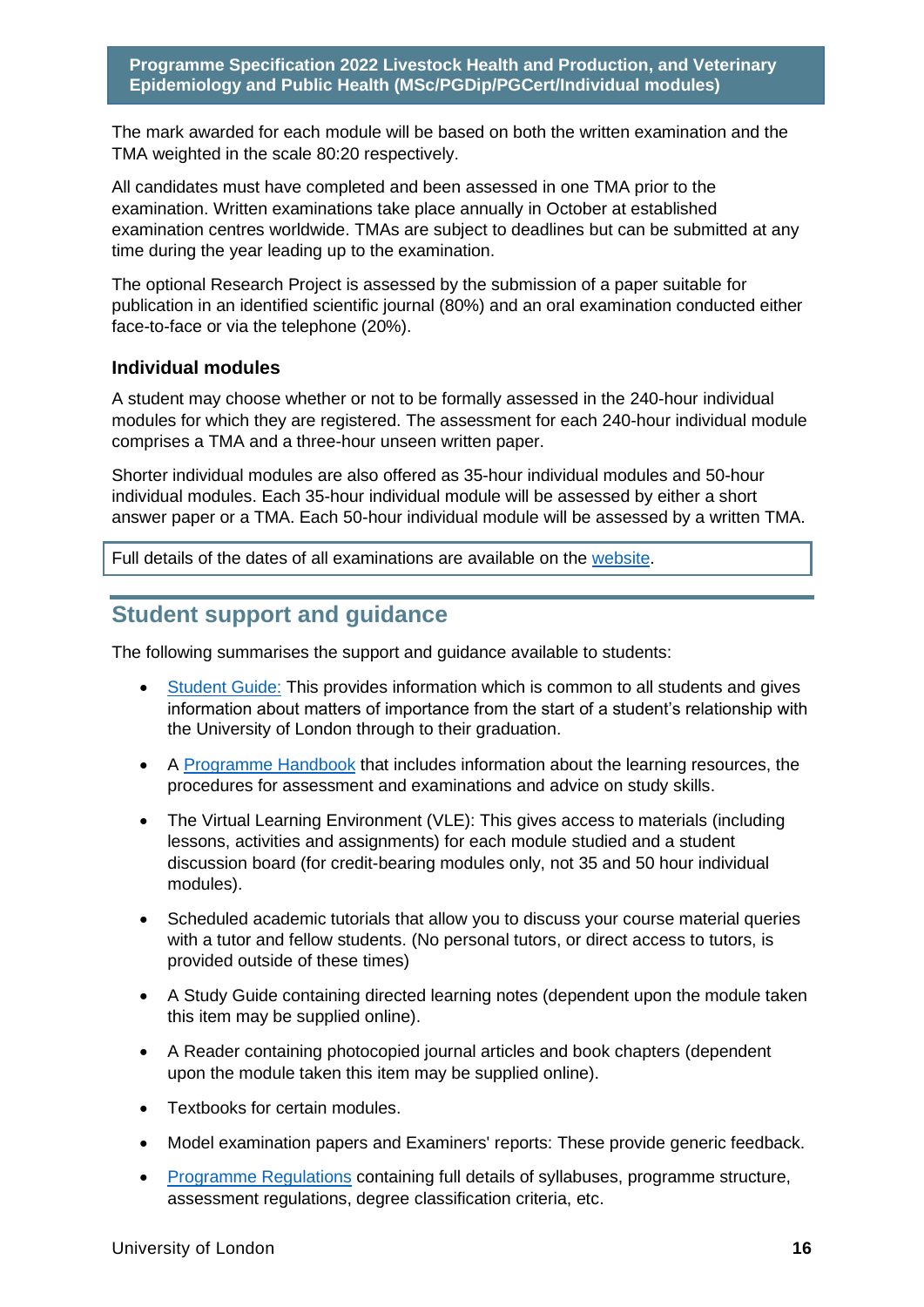- Access to the University of London [Online Library:](https://london.ac.uk/applications/how-it-works/resources-and-study-materials) This provides a range of full-text, multidisciplinary databases where journal articles, book reviews and reports can be found.
- Access to the Royal Veterinary College Online Library.
- Access to the University of London library registered students may use the resources located within the Senate House library.
- Access to the Royal Veterinary College libraries, subject to appointment.
- A Royal Veterinary College email account and access to the wider RVC community
- A University of London email account and web area for personal information management.

There is further information on support and guidance in the [Student guide](https://london.ac.uk/current-students/programme-documents) and the [Programme handbook.](https://london.ac.uk/current-students/programme-documents)

# <span id="page-17-0"></span>**Quality evaluation and enhancement**

The University of London delivers the majority of its flexible and distance learning programmes through a collaboration between the University of London Worldwide and member institutions of the University of London. However some of the flexible and distance learning programmes draw solely on academic input from the University of London, and are delivered without academic lead by a member institutions. The policies, partnerships (where applicable) and quality assurance mechanisms applicable for the programmes are defined in the following key documents: The Quality Framework, the [Quality Assurance Schedules,](https://london.ac.uk/about-us/academic-quality)  [Guidelines for Examinations,](https://london.ac.uk/support-examiners) General Regulations and, [for each programme, programme](http://www.london.ac.uk/regs)  [specific regulations.](http://www.london.ac.uk/regs)

#### **Awards standards**

All University of London qualifications have to align with the [Frameworks for Higher](https://www.qaa.ac.uk/docs/qaa/quality-code/qualifications-frameworks.pdf)  [Education Qualifications of UK Degree-Awarding Bodies](https://www.qaa.ac.uk/docs/qaa/quality-code/qualifications-frameworks.pdf) to assure appropriate standards for each qualification. In addition, every programme that is developed by a member institution of the University of London (or a consortium with representation by more than one member institution) will be developed to the same standard as would be applied within the institution concerned. Proportionate and robust approval procedures, including external scrutiny and student engagement are in place for all programmes. Learning materials are written and all assessments are set and marked by academic staff who are required to apply the University's academic standards.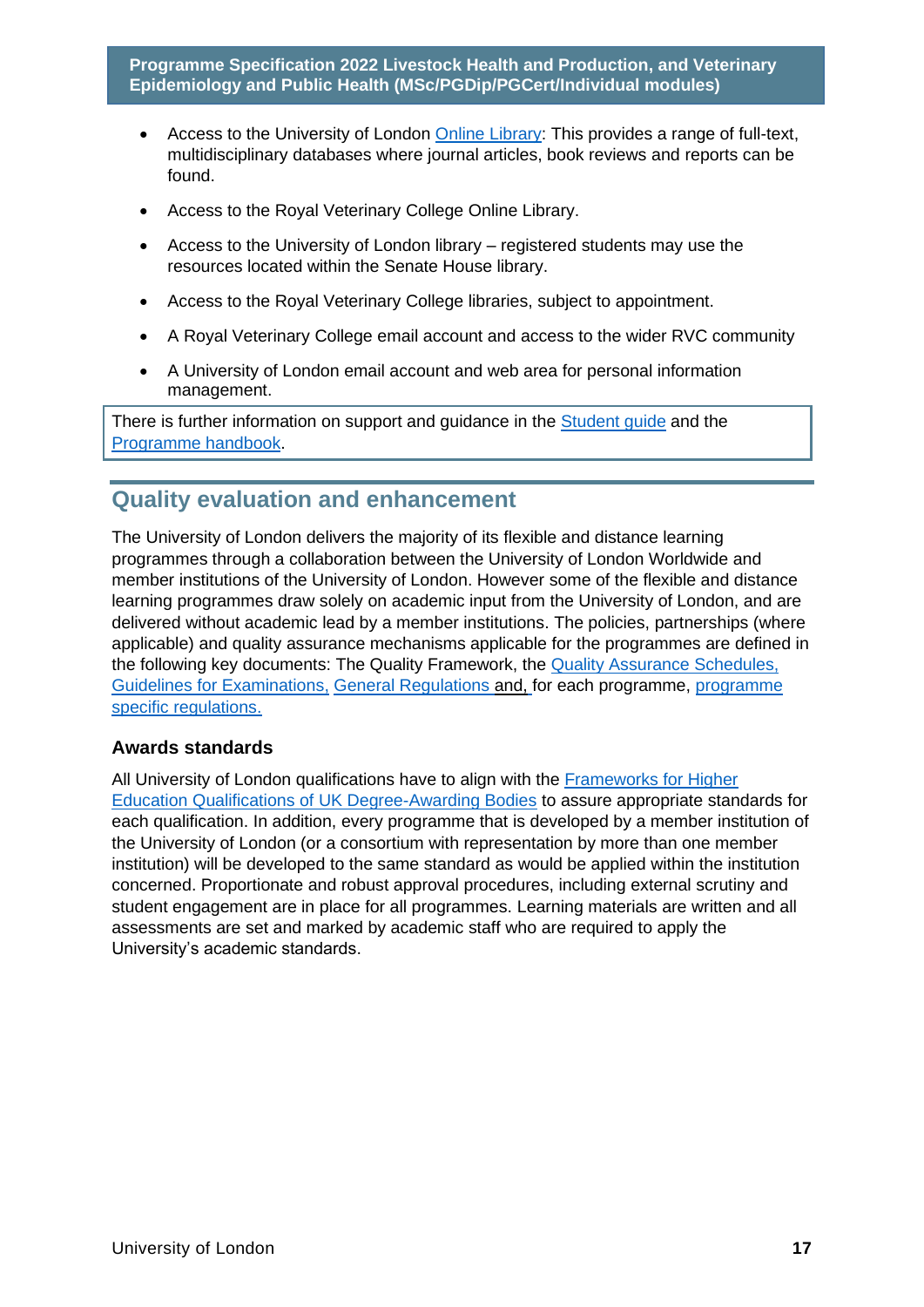## **Review and evaluation mechanisms**

Some of the key mechanisms in place to assure the standards of all University of London qualifications and the quality of the student experience, include:

- Annual programme reports: produced for all programmes in order to review and enhance the provision and to plan ahead;
- Independent external examiners: submit reports every year to confirm that a programme has been assessed properly and meets the appropriate academic standards;
- Annual student information statistics: prepared for all systematic reporting within the University of London;
- Periodic programme reviews: carried out every 4-6 years to review how a programme has developed over time and to make sure that it remains current and up-to-date.

Improvements are made as necessary to ensure that systems remain effective and rigorous.

#### **Student feedback and engagement**

The Student Experience Survey, carried out every two years, collects feedback from the student body on a range of topics relating to the student lifecycle. The results are considered in a number of different ways, including by the Pro-Vice Chancellor, the programme team, principal committees and departments at the University of London responsible for the different aspects of the student experience. Once the findings have been considered in detail, responses are published from both the University of London and from the individual Programme Directors.

Individual Module surveys are conducted annually via the programme team. There may also be occasional surveys through the student portal, or by email. Students are welcome to provide feedback at any time to the programme team.

VLEs also provide the opportunity for informal feedback and discussion.

An undergraduate and postgraduate student member is appointed by the University to the majority of committees through an annual appointment round. Some programmes also recruit student members at the programme level. Students are frequently invited to take part in quality review processes such as Periodic Programme Reviews, Programme approval, Thematic Reviews, MOOC review panels and ad hoc focus groups. Opportunities such as these are advertised through social media and on the website. More information can be found on the [website.](https://london.ac.uk/current-students/getting-involved)

# <span id="page-18-0"></span>**After graduation**

#### **Further study**

Successful completion of the programme may serve as preparation for students who wish to go on to take further study in the subject area – whether to be undertaken at the Royal Veterinary College or elsewhere.

#### **Possible graduate employment routes**

The Livestock Health and Production and Veterinary Epidemiology and Public Health programmes are designed for those who wish to pursue careers as veterinarians, animal health specialists and livestock farmers.